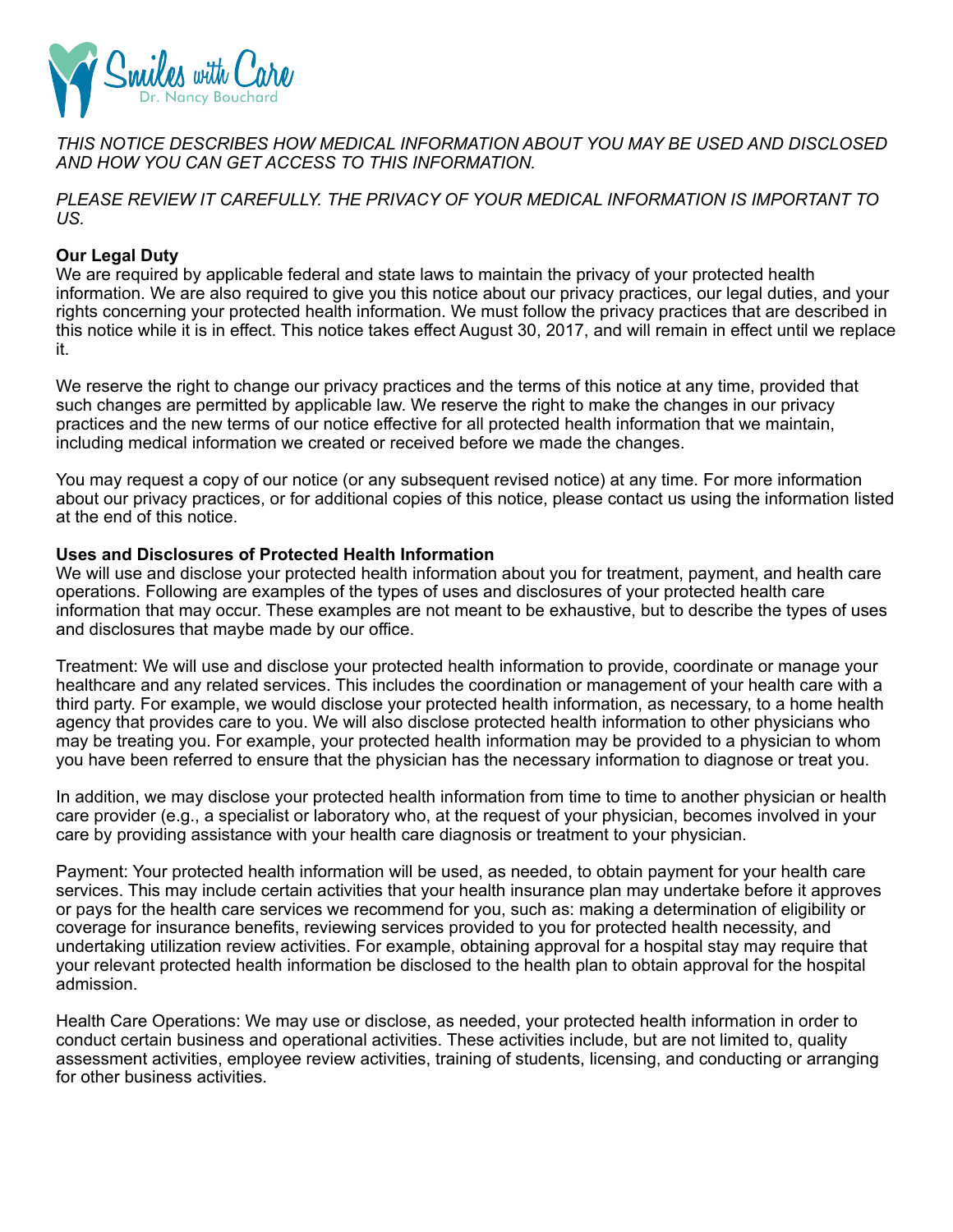For example, we may use a sign-in sheet at the registration desk where you will be asked to sign your name. We may also call you by name in the waiting room when your doctor is ready to see you. We may use or disclose your protected health information, as necessary, to contact you by telephone or mail to remind you of your appointment.

We will share your protected health information with third party "business associates" that perform various activities (e.g., billing, transcription services) for the practice. Whenever an arrangement between our office and a business associate involves the use or disclosure of your protected health information, we will have a written contract that contains terms that will protect the privacy of your protected health information.

We may use or disclose your protected health information, as necessary, to provide you with information about treatment alternatives or other health-related benefits and services that may be of interest to you. We may also use and disclose your protected health information for other marketing activities. For example, your name and address may be used to send you a newsletter about our practice and the services we offer. We may also send you information about products or services that we believe may be beneficial to you. You may contact us to request that these materials not be sent to you.

Uses and Disclosures Based On Your Written Authorization: Other uses and disclosures of your protected health information will be made only with your authorization, unless otherwise permitted or required by law as described below.

You may give us written authorization to use your protected health information or to disclose it to anyone for any purpose. If you give us an authorization, you may revoke it in writing at any time. Your revocation will not affect any use or disclosures permitted by your authorization while it was in effect. Without your written authorization, we will not disclose your health care information except as described in this notice.

Others Involved in Your Health Care: Unless you object, we may disclose to a member of your family, a relative, a close friend or any other person you identify, your protected health information that directly relates to that person's involvement in your health care. If you are unable to agree or object to such a disclosure, we may disclose such information as necessary if we determine that it is in your best interest based on our professional judgment. We may use or disclose protected health information to notify or assist in notifying a family member, personal representative or any other person that is responsible for your care of your location, general condition or death.

Marketing: We may use your protected health information to contact you with information about treatment alternatives that may be of interest to you. We may disclose your protected health information to a business associate to assist us in these activities. Unless the information is provided to you by a general newsletter or in person or is for products or services of nominal value, you may opt out of receiving further such information by telling us using the contact information listed at the end of this notice.

Research; Death; Organ Donation: We may use or disclose your protected health information for research purposes in limited circumstances. We may disclose the protected health information of a deceased person to a coroner, protected health examiner, funeral director or organ procurement organization for certain purposes.

Public Health and Safety: We may disclose your protected health information to the extent necessary to avert a serious and imminent threat to your health or safety, or the health or safety of others. We may disclose your protected health information to a government agency authorized to oversee the health care system or government programs or its contractors, and to public health authorities for public health purposes.

Health Oversight: We may disclose protected health information to a health oversight agency for activities authorized by law, such as audits, investigations and inspections. Oversight agencies seeking this information include government agencies that oversee the health care system, government benefit programs, other government regulatory programs and civil rights laws.

Abuse or Neglect: We may disclose your protected health information to a public health authority that is authorized by law to receive reports of child abuse or neglect. In addition, we may disclose your protected health information if we believe that you have been a victim of abuse, neglect or domestic violence to the governmental entity or agency authorized to receive such information. In this case, the disclosure will be made consistent with the requirements of applicable federal and state laws.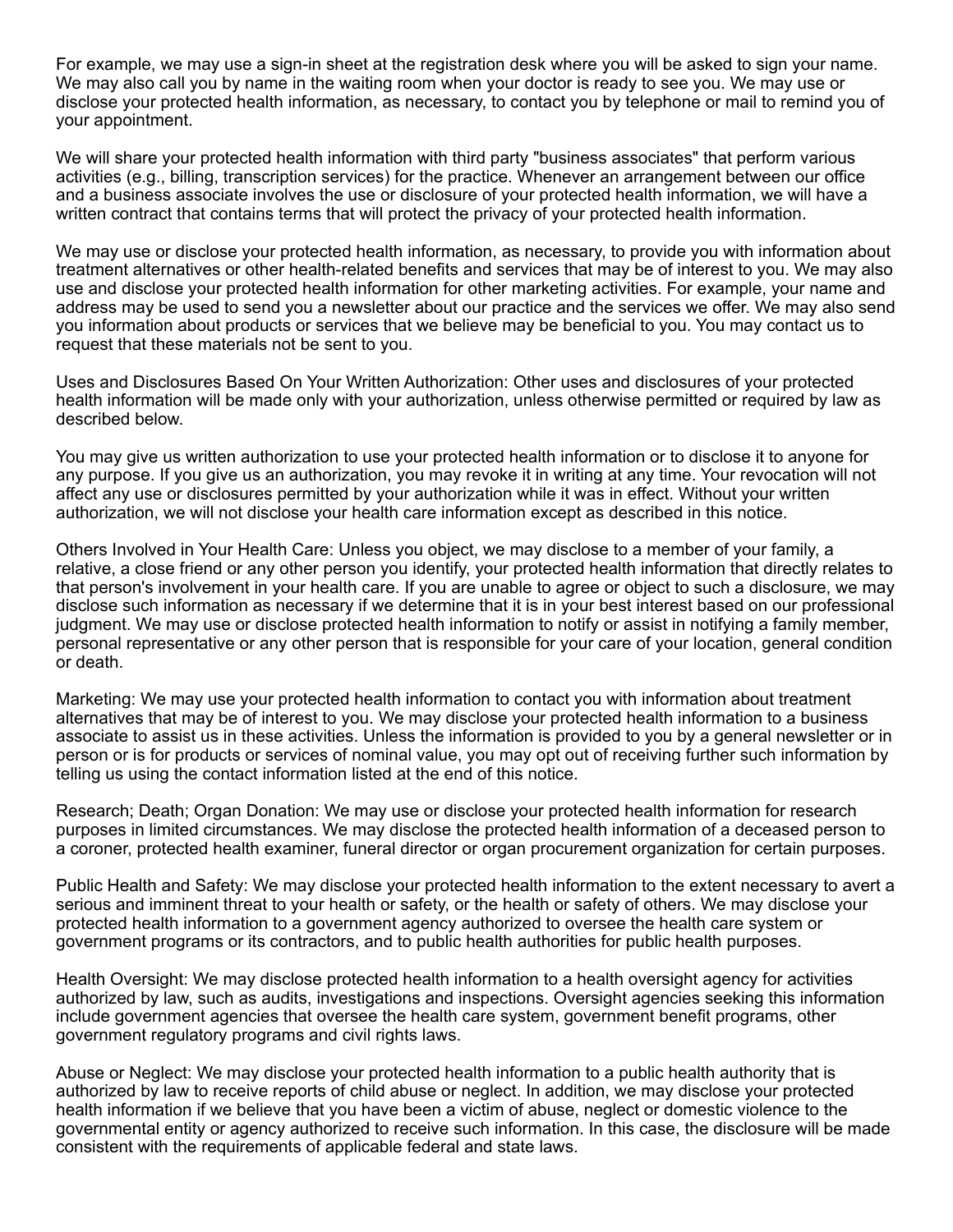Food and Drug Administration: We may disclose your protected health information to a person or company required by the Food and Drug Administration to report adverse events, product defects or problems, biologic product deviations; to track products; to enable product recalls; to make repairs or replacements; or to conduct post marketing surveillance, as required.

Criminal Activity: Consistent with applicable federal and state laws, we may disclose your protected health information, if we believe that the use or disclosure is necessary to prevent or lessen a serious and imminent threat to the health or safety of a person or the public. We may also disclose protected health information if it is necessary for law enforcement authorities to identify or apprehend an individual.

Required by Law: We may use or disclose your protected health information when we are required to do so by law. For example, we must disclose your protected health information to the U.S. Department of Health and Human Services upon request for purposes of determining whether we are in compliance with federal privacy laws. We may disclose your protected health information when authorized by workers' compensation or similar laws.

Process and Proceedings: We may disclose your protected health information in response to a court or administrative order, subpoena, discovery request or other lawful process, under certain circumstances. Under limited circumstances, such as a court order, warrant or grand jury subpoena, we may disclose your protected health information to law enforcement officials.

Law Enforcement: We may disclose limited information to a law enforcement official concerning the protected health information of a suspect, fugitive, material witness, crime victim or missing person. We may disclose the protected health information of an inmate or other person in lawful custody to a law enforcement official or correctional institution under certain circumstances. We may disclose protected health information where necessary to assist law enforcement officials to capture an individual who has admitted to participation in a crime or has escaped from lawful custody.

# **Patient Rights**

Access: You have the right to look at or get copies of your protected health information, with limited exceptions. You must make a request in writing to the contact person listed herein to obtain access to your protected health information. You may also request access by sending us a letter to the address at the end of this notice. If you request copies, we will charge you \$25.00 for each page or\$10.00 per hour to locate and copy your protected health information, and postage if you want the copies mailed to you. If you prefer, we will prepare a summary or an explanation of your protected health information for a fee. Contact us using the information listed at the end of this notice for a full explanation of our fee structure.

Accounting of Disclosures: You have the right to receive a list of instances in which we or our business associates disclosed your protected health information for purposes other than treatment, payment, health care operations and certain other activities after August 30, 2017. We will provide you with the date on which we made the disclosure, the name of the person or entity to whom we disclosed your protected health information, a description of the protected health information we disclosed, the reason for the disclosure, and certain other information. If you request this list more than once in a12-month period, we may charge you a reasonable, cost-based fee for responding to these additional requests. Contact us using the information listed at the end of this notice for a full explanation of our fee structure.

Restriction Requests: You have the right to request that we place additional restrictions on our use or disclosure of your protected health information. We are not required to agree to these additional restrictions, but if we do, we will abide by our agreement (except in an emergency). Any agreement we may make to a request for additional restrictions must be in writing signed by a person authorized to make such an agreement on our behalf. We will not be bound unless our agreement is so memorialized in writing.

Confidential Communication: You have the right to request that we communicate with you in confidence about your protected health information by alternative means or to an alternative location. You must make your request in writing. We must accommodate your request if it is reasonable, specifies the alternative means or location, and continues to permit us to bill and collect payment from you.

Amendment: You have the right to request that we amend your protected health information. Your request must be in writing, and it must explain why the information should be amended. We may deny your request if we did not create the information you want amended or for certain other reasons. If we deny your request, we will